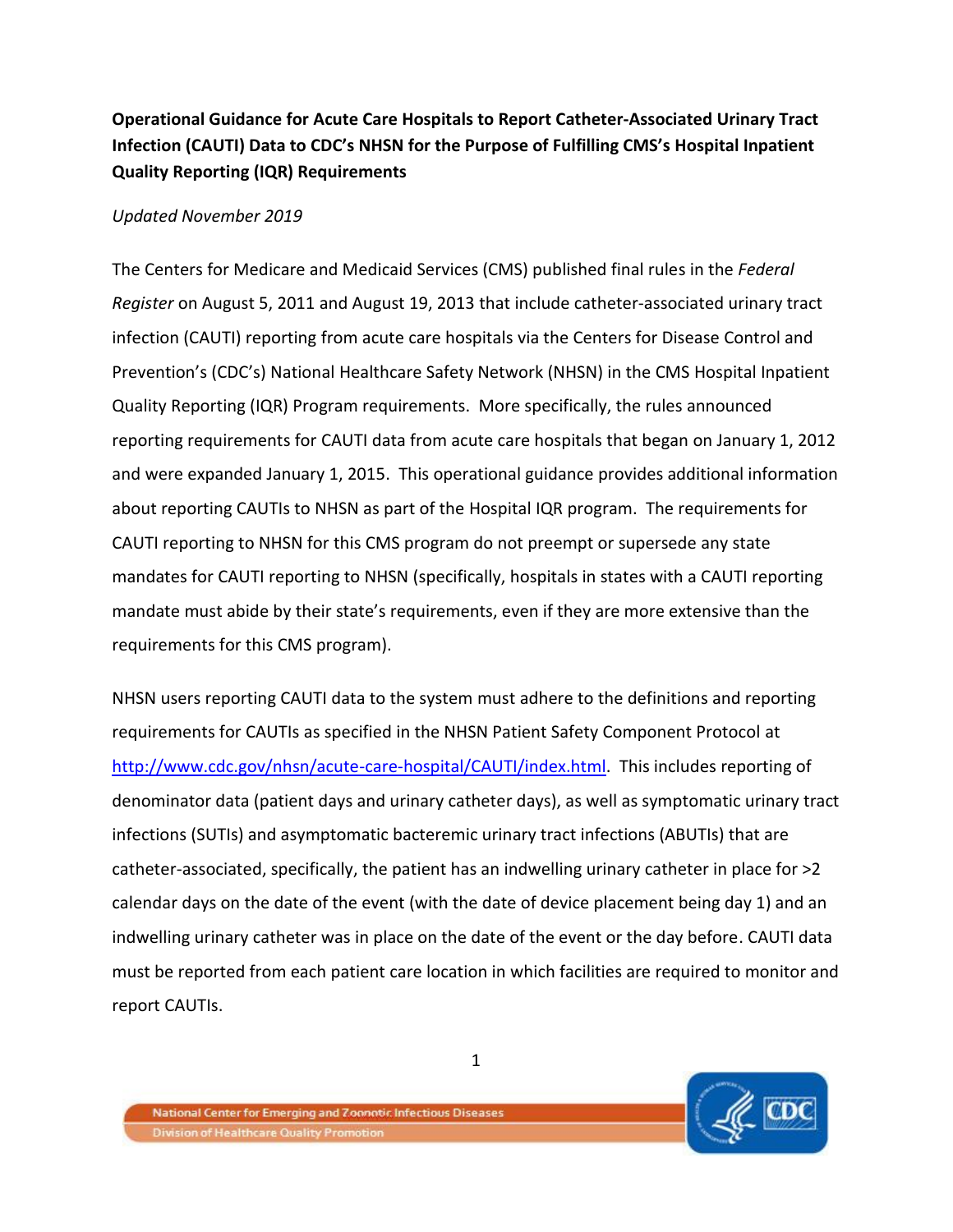Acute care hospitals must report CAUTIs and associated denominator data for infections that occur on or after January 1, 2015 from all adult and pediatric intensive care units (ICUs) and from all patient care locations meeting the NHSN definition for adult and pediatric medical, surgical, or combined medical/surgical wards. Reporting is not required from neonatal ICUs or well-baby nurseries.

Unless a hospital submits a "Hospital IQR Program Healthcare Associated Infection (HAI) Exception Form" (available through QualityNet) to indicate that they have no adult or pediatric ICU locations and no adult or pediatric medical, surgical, or medical/surgical wards (in accordance with NHSN location definitions), monthly reporting plans must be created or updated in NHSN to include CAUTI surveillance in all locations from which reporting is required, specifically, CAUTI surveillance must be in the monthly reporting plans ("in-plan") in order for data to be shared with CMS. All data fields required for both numerator and denominator data collection must be submitted to NHSN, including the "no events" field for any month during which no CAUTI events were identified in each patient care location under surveillance. Data must be reported to NHSN by means of manual data entry into the NHSN web-based application or via file imports using the Clinical Document Architecture (CDA) file format for numerator and denominator data (resources available at [http://www.cdc.gov/nhsn/CDA/index.html\)](http://www.cdc.gov/nhsn/CDA/index.html).

CDC/NHSN requires that data be submitted on a monthly basis and strongly encourages healthcare facilities to enter each month's data within 30 days of the end of the month in which it is collected (for example, all March data should be entered by April 30) so it has the greatest impact on infection prevention activities. However, for purposes of fulfilling CMS quality measurement reporting requirements, each facility's data must be entered into NHSN no later than 4 ½ months after the end of the reporting quarter. In other words, Q1 (January/February/March) data must be entered into NHSN by August 15, Q2 must be entered by November 15, Q3 must be entered by February 15, and Q4 must be entered by May 15 for data to be shared with CMS.



2